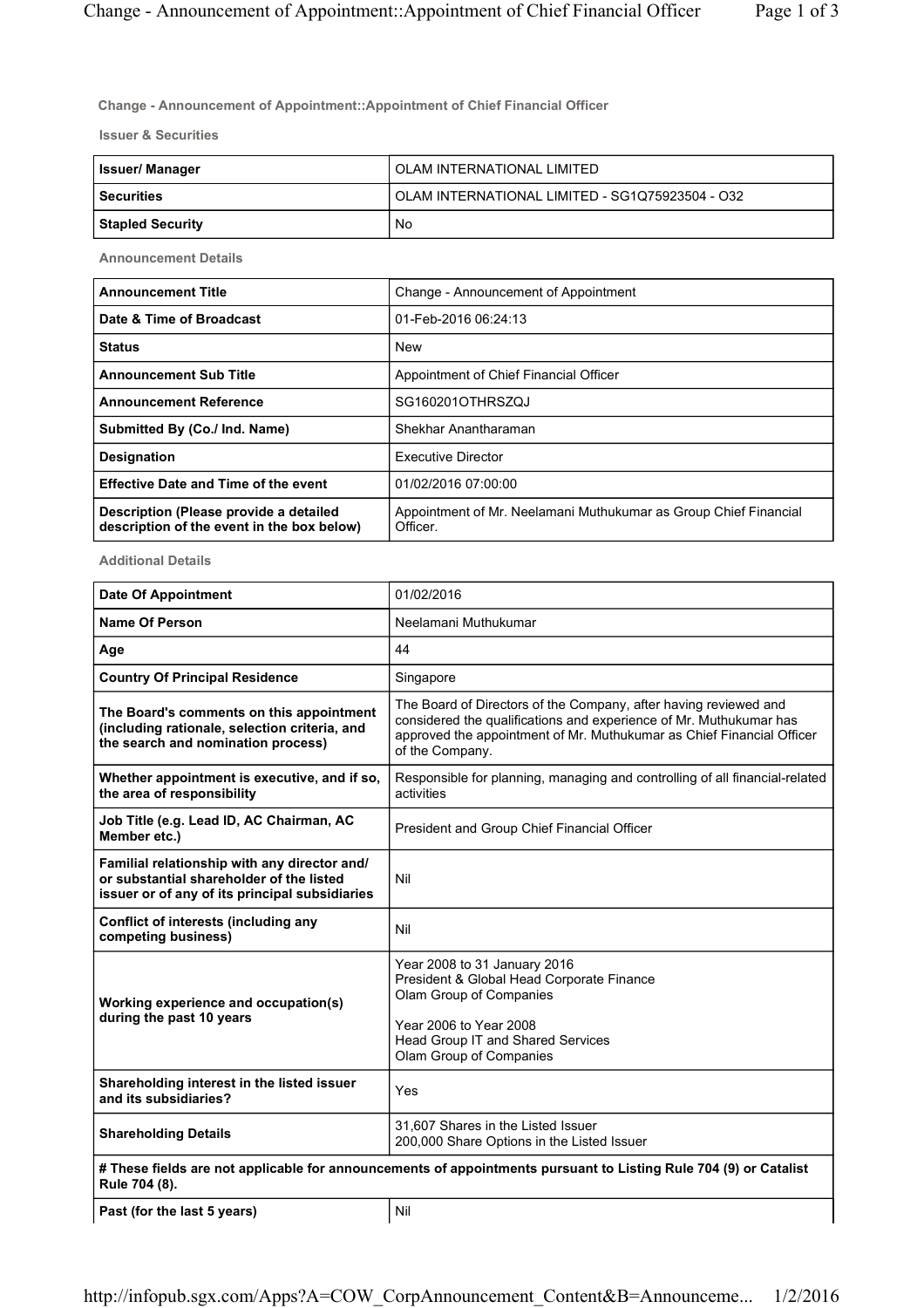| <b>Present</b>                                                                                                                                                                                                                                                                                                                                                                                                                                                                                                                                                                                                                                                                      | Nil |
|-------------------------------------------------------------------------------------------------------------------------------------------------------------------------------------------------------------------------------------------------------------------------------------------------------------------------------------------------------------------------------------------------------------------------------------------------------------------------------------------------------------------------------------------------------------------------------------------------------------------------------------------------------------------------------------|-----|
| (a) Whether at any time during the last 10<br>years, an application or a petition under any<br>bankruptcy law of any jurisdiction was filed<br>against him or against a partnership of<br>which he was a partner at the time when he<br>was a partner or at any time within 2 years<br>from the date he ceased to be a partner?                                                                                                                                                                                                                                                                                                                                                     | No  |
| (b) Whether at any time during the last 10<br>years, an application or a petition under any<br>law of any jurisdiction was filed against an<br>entity (not being a partnership) of which he<br>was a director or an equivalent person or a<br>key executive, at the time when he was a<br>director or an equivalent person or a key<br>executive of that entity or at any time within<br>2 years from the date he ceased to be a<br>director or an equivalent person or a key<br>executive of that entity, for the winding up or<br>dissolution of that entity or, where that<br>entity is the trustee of a business trust, that<br>business trust, on the ground of<br>insolvency? | No  |
| (c) Whether there is any unsatisfied<br>judgment against him?                                                                                                                                                                                                                                                                                                                                                                                                                                                                                                                                                                                                                       | No  |
| (d) Whether he has ever been convicted of<br>any offence, in Singapore or elsewhere,<br>involving fraud or dishonesty which is<br>punishable with imprisonment, or has been<br>the subject of any criminal proceedings<br>(including any pending criminal proceedings<br>of which he is aware) for such purpose?                                                                                                                                                                                                                                                                                                                                                                    | No  |
| (e) Whether he has ever been convicted of<br>any offence, in Singapore or elsewhere,<br>involving a breach of any law or regulatory<br>requirement that relates to the securities or<br>futures industry in Singapore or elsewhere,<br>or has been the subject of any criminal<br>proceedings (including any pending criminal<br>proceedings of which he is aware) for such<br>breach?                                                                                                                                                                                                                                                                                              | No  |
| (f) Whether at any time during the last 10<br>years, judgment has been entered against<br>him in any civil proceedings in Singapore or<br>elsewhere involving a breach of any law or<br>regulatory requirement that relates to the<br>securities or futures industry in Singapore<br>or elsewhere, or a finding of fraud,<br>misrepresentation or dishonesty on his part,<br>or he has been the subject of any civil<br>proceedings (including any pending civil<br>proceedings of which he is aware) involving<br>an allegation of fraud, misrepresentation or<br>dishonesty on his part?                                                                                          | No  |
| (g) Whether he has ever been convicted in<br>Singapore or elsewhere of any offence in<br>connection with the formation or<br>management of any entity or business trust?                                                                                                                                                                                                                                                                                                                                                                                                                                                                                                            | No  |
| (h) Whether he has ever been disqualified<br>from acting as a director or an equivalent<br>person of any entity (including the trustee of<br>a business trust), or from taking part directly<br>or indirectly in the management of any entity<br>or business trust?                                                                                                                                                                                                                                                                                                                                                                                                                 | No  |
| (i) Whether he has ever been the subject of<br>any order, judgment or ruling of any court,<br>tribunal or governmental body, permanently                                                                                                                                                                                                                                                                                                                                                                                                                                                                                                                                            | No  |